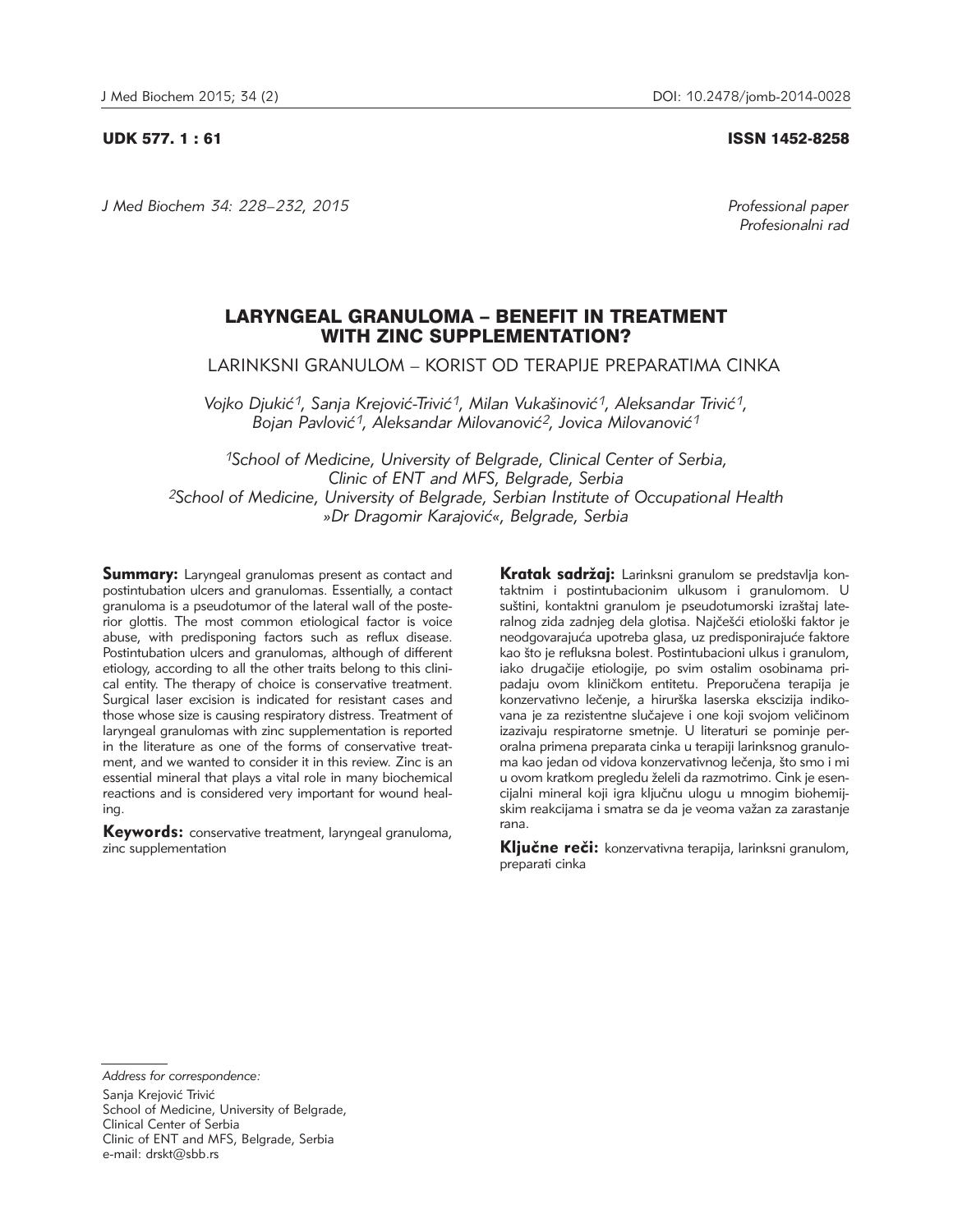## Laryngeal granuloma

Laryngeal granulomas present as contact and postintubation ulcers and granulomas. These benign inflammatory lesions are associated with injury to the posterior glottis (1). They are usually located over the vocal process of the arytenoid cartilage with corresponding ulcers on the contralateral side (2). Contact ulcers and contact granulomas are just different stages of the same pathological process. In the literature, they are described as arytenoid granuloma, vocal process granuloma, peptic granuloma, pyogenic granuloma, inflammatory polyp, granulomatous diseases of the larynx (*Figure 1*). This rare entity was first described as a contact ulcer of the larynx by Jackson in 1928. The first case of a postintubation laryngeal granuloma was reported by Clausen in 1932. While contact granulomas occur more frequently in men, postintubation granulomas are more often found in women. Children never develop contact granulomas, but it is possible to find postintubation granulomas. Contact granuloma rarely occurs in vocal professionals.

The etiology is still unclear. Essentially, a granuloma presents an inflammatory reaction in the perichondrium of the arytenoid cartilage, in response to mechanical or functional trauma; sometimes, it can be idiopathic. Mechanical trauma is caused by iatrogenic factors– prolonged intubation, inadequate size of the intubation tube, microlaryngeal surgery, laser surgery of the larynx, bronchoscopy. Phonotraumatic vocal behavior includes voice abuse, overuse and mi ssuse of the voice, forced phonation especially in patients with a characteristic psychological profile and professions with authoritative vocal expressions. Risk factors affecting the formation of granulomas are severe cough, vomiting, gastroesophageal reflux disease, habitual throat cleaning, use of tobacco and alcohol, emotional stress (4, 5). The underlying patho genesis involves inflammatory response, secondary healing, reparation as a result of perichondritis, epithelial hyperplasia and possible secondary infection. The basic pathological process is the loss of mucoperichondrium of the vocal process of the arytenoid (6). Subepithelial hemorrhage could cause persistence of a laryngeal granuloma. Histologically, a black spot can be found, as a sign of hemosiderin accumulation in the subepithelial layer, followed by infiltration of macrophages and lymphocytes (7) (*Figure 2*).

Clinical signs and symptoms include hoarseness, foreign body sensation, constant need of throat cleaning, sore and aching throat, dyspnea, trace of blood in sputum, but it could also be asymptomatic (2). Diagnosis is based on history, clinical examination, endovideolaryngostroboscopy, psychoacoustic analysis of the voice, multidimensional computer voice analysis, voice handicap index, reflux symptom index and reflux finding score.

Biopsy is only necessary for differentiation from a malignant lesion (2). In the differential diagnosis, one should be thinking of non-specific and specific inflammatory diseases, recurrent respiratory papillomatosis, malignant tumors (3).

The primary treatment is conservative therapy– intensive phoniatric rehabilitation (vocal and speech therapy, voice rest), inhalation (corticosteroids, panthenol solution, saline),  $H_2$  blockers or proton pump inhibitors. Surgical excision should be avoided because contact granulomas tend to recur. Laser or microlaryngoscopic surgery is only helpful in cases of large granulomas which compromise respiration (3). The literature describes an abundance of therapy regimens with augmentation for glottic occlusion, botulinum type A injection and injection of depot corticosteroid directly into the lesion, and low dose radio therapy (8, 9). In complete removal of a granuloma does not have to mean lack of healing. Complete



**Figure 1** Endoscopic findings: typical appearance of a postintubation granuloma of the vocal cord. Figure 2 Histopathological findings of laryngeal granuloma.

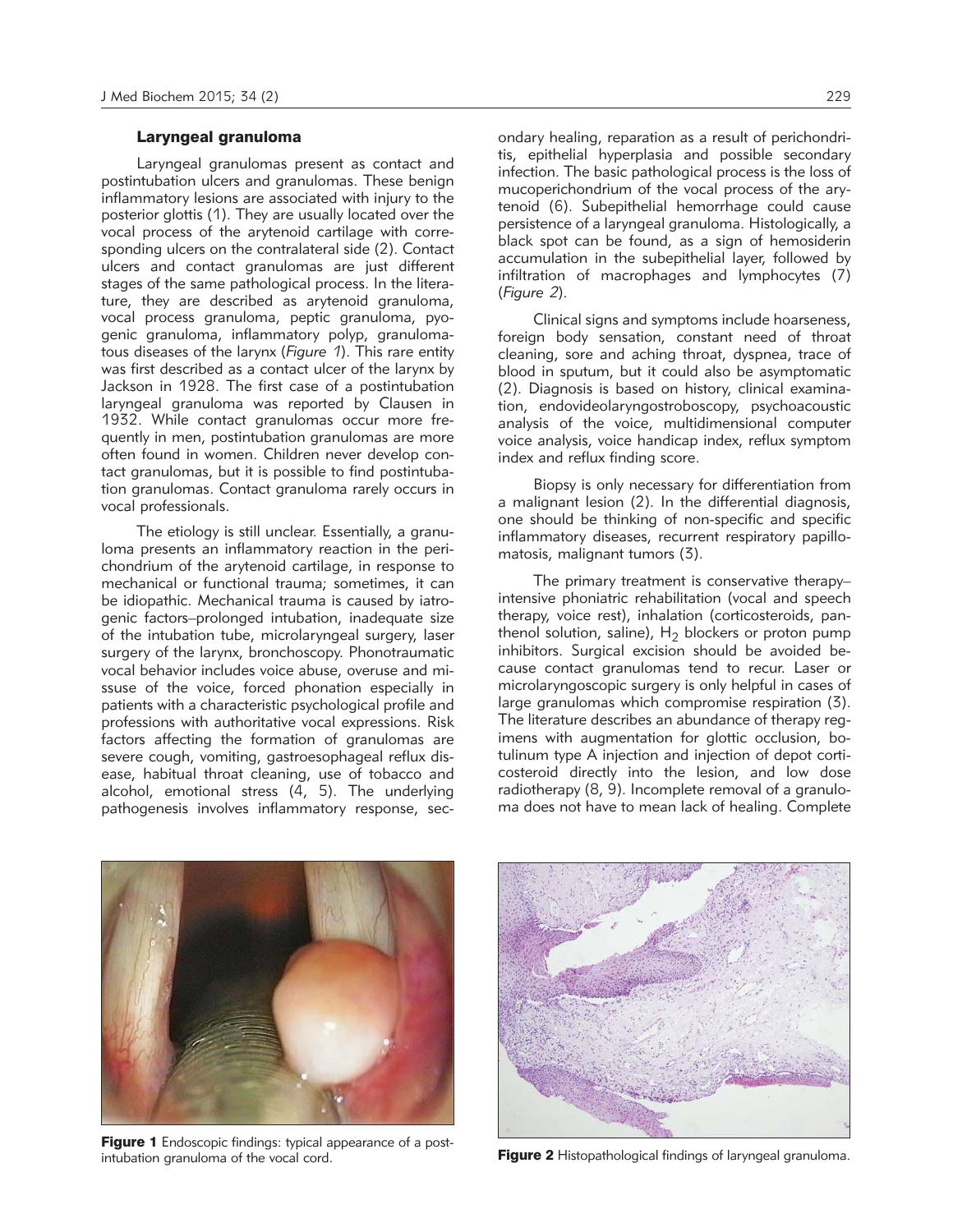removal of a granuloma is not necessarily a cure. The most important is prevention. Granulomas may disappear with conservative treatment with proton-pump inhibitors, vocal and speech therapy, inhalation with corticosteroids, or even spontaneously (1).

### Zinc supplementation

Zinc is a potent catalyst of wound healing and zinc deficiency may be a common cause of delayed tissue repair. The use of zinc to promote healing is not new and it dates from the ancient Egyptians (10). Zinc is an essential mineral that plays a vital role in many biochemical reactions. Zinc is necessary for the functioning of more than 300 different enzymes, and is an important cofactor for antioxidant enzymes, so it is needed by the human body. Zinc possesses antiviral activity (11). Zinc is a major trace element in the wound healing process because of its involvement in many different cellular processes (12). It is found in the human body and averages 2–3 g in: erythrocytes and leukocytes, muscle, bone, skin and other organs. Zinc has a relatively short half-life of only 13.9 h and the treatment should last long enough, but overdosage should be avoided. Zinc is necessary for normal fetal development, sensory perception (taste, smell, vision), controls the release of stored vitamin A from the liver, regulates insulin activity, promotes the conversion of the thyroid hormone thyroxine to triiodothyronine. Zinc may be effective in the treatment of many disorders, based on available scientific evidence: gastric ulcers, leg ulcers, skin conditions (eczema, psoriasis, acne vulgaris), gingivitis, immune disorders, infertility, Wilson's disease, herpes, taste or smell disorders, diabetes, diarrhea in malnourished children, sickle cell anemia, attention-deficit hyperactivity disorder. Very popular is the use of zinc in the prevention of common cold. Zinc gluconate appears to have beneficial effects on immune cells. Zinc oxide cream could be used to decrease excess granulation tissue reaction in open wound care and to decrease skin inflammation around tracheostoma (13, 14). Zinc can be measured in plasma, red blood cells, white blood cells and hair. Zinc deficiency in the human body is caused by inadequate intake, absorption or excretion. Symptoms of deficiency may be delayed wound healing, delayed sexual maturation, growth retardation, mental lethargy, weight loss, hair loss, taste changes. In preliminary clinical research, patients with head and neck cancers who received radiotherapy and were taking zinc supplementation had a better clinical outcome.

The current Mayo Clinic recommended dietary allowance for oral zinc supplementation is: 11 mg for males aged 19 years and older and pregnant females, 12 mg for lactating females, 8 mg for females aged 19 years and older, 2 mg for children aged 0–6 months, 3 mg for 7-month-olds to 3 years, 5 mg for 4–8-year-olds, 8 mg for 9–13-year-olds, 11 mg for 14–18-year-olds. For surgical incison wounds: 220 mg of zinc sulfate a day taken orally following surgery to promote wound healing.

Zinc supplementation is relatively safe and well tolerated when taken in recommended doses. Side effects have been reported as nausea, vomiting, diarrhea, unpleasant taste, anemia, intestinal bleeding, liver failure. Zinc may increase the risk of bleeding, lower blood sugar levels, reduce levels of HDL cholesterol. Zinc is involved in hemostasis and is necessary for antibody production and immune cell function (15). Zinc plays a central role in the proliferation of inflammatory cells and modulates cutaneous inflammation (16). Zinc inhibits bacterial growth (17). Generally, it is considered that zinc does influence the wound healing process, but the exact mechanisms for this are unclear (18–20). The evidence for routine zinc supplementation is poor. Some evidence suggests oral zinc supplementation in patients with zinc deficency (12).

# Zinc sulfate treatment for laryngeal granuloma

The literature provides some reports on the use zinc sulfate in the treatment of laryngeal granuloma. Pullen (21) reported the efficacy of oral zinc sulfate in patients with postintubation granulations and stenosis of the glottis and subglottic area. Trial of oral zinc sulfate therapy was instituted by Marshak, in 1973, in five adults and one child, and it was useful in the treatment of postintubation granulomas (three adults and one child) as well as in contact ulcer granulomas (two adults). The adults were taking zinc sulfate tablets, 220 mg, three times a day and the child was placed on oral 50 mg zinc sulfate and after three weeks to three months the symptoms disappeared without recurrence during the following year. The recommendation was that treatment should extend three to four weeks after the resolution of granulomas (6). They commented that zinc sulfate therapy is advantageous in patients with laryngeal granulomas because of its simplicity, ability to preserve the anatomical and functional integrity of the vocal cords, the achievement of quick symptomatic relief, the avoidance of surgical excision and lack of toxic effects when using the recommended dosage. There is the possibility of using profilactic zinc therapy in all the cases where prolonged intubation is expected.

Sun et al. (1) in the year 2012 reviewed the effects of zinc sulfate therapy in 16 patients (14 males and 2 females) with vocal process granulomas on the arytenoid cartilage, treated between 2005 and 2010 in an outpatient clinic. Eleven patients had a history of trauma or laryngeal intubation and 5 patients had unknown origin. The mean ages of granuloma occurrence were 47.7 in men and 30.5 in women. Every patient had one or more symptoms: hoarseness, sore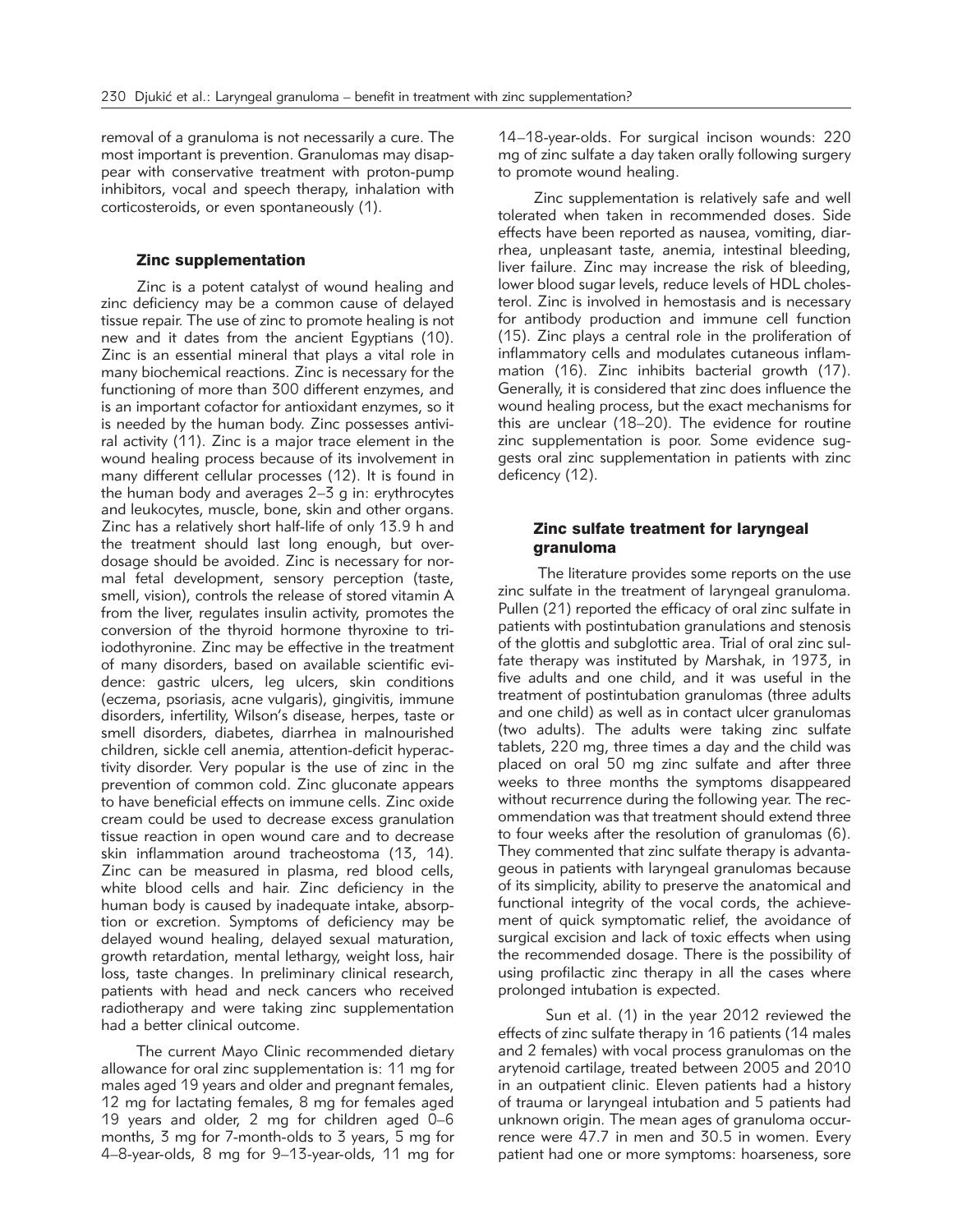throat, lump sensation in the throat, cough in a period from 1 month to 2 years. They adopted an endoscopic grading system to classify the patients: grade I – sessile, non-ulcerative granuloma limited to the vocal process (3 cases); grade II – pedunculated or ulcerated granuloma limited to the vocal process (9 cases); grade III – granuloma extending past the vocal process but not crossing the midline of the airway in the fully abducted position (4 cases) and grade  $IV$ granuloma extending past the vocal process and past the midline of the airway in the fully abducted position (no cases) (22). The granulomas were graded A if unilateral (13 cases) and B if bilateral ( $\bar{3}$  cases). Laryngeal granulomas may recur locally, particularly if the original inciting cause persists, but their maximum dimension rarely exceeds 3 cm because of their growth limitation (2, 22).

The patients were taking 100 mL of oral solution containing 200 mg zinc sulfate three times a day after meals. The vocal process granulomas were resolved in all the patients within 4–12 weeks and the symptoms improved. The granulomas did not recur in 15 of their patients after a one-year follow-up and in 1 patient for 5 years. They concluded that zinc sulfate therapy is good because it is a simple, safe and effective approach for resolving vocal process granulomas, either as an initial or compensatory treatment, especially in the cases of recurrence after failed surgeries (1).

The role of zinc is controversial in some cases and there are different opinions in the published studies. Yilmaz (23) believes that if zinc is expected to cure vocal process granulomas, the patients must be

#### **References**

- 1. Sun GB, Sun N, Tang HH, Zhu QB, Wen W, Zheng HL. Zinc sulfate therapy of vocal process granuloma. Eur Arch Otorhinolaryngol 2012; 269(9): 2087–90.
- 2. Storck C, Brockmann M, Zimmermann E, Nekahm-Heis D, Zorowka PG. Laryngeal granuloma. Aetiology, clinical signs, diagnostic procedures, and treatment. HNO 2009; 57(10): 1075–80.
- 3. Devaney KO, Rinaldo A, Ferlito A. Vocal process granuloma of the larynx–recognition, differential diagnosis and treatment. Oral Oncol 2005; 41(7): 666–9.
- 4. Ylitalo R. A retrospective study of contact granuloma. Laryngoscope 1999; 109: 433.
- 5. Tanić N, Milašin J, Dramićanin T, Bošković M, Vukadinović M, Milošević V, Tanić N. TP53 and C-Myc coalterations – a hallmark of oral cancer progression. J Med Biochem 2013; 32: 380–8.
- 6. Marshak A, Marshak G. Zinc sulfate therapy for vocal cord granulomas. J Laryngol Otol 1973; 87(6): 573–6.
- 7. Yumoto E, Sanuki T, Miyamaru S, Kumai Y. Does subepithelial hemorrhage cause persistence of laryngeal granuloma? Laryngoscope 2008; 118(5): 932–7.

deficient in zinc, so the levels of zinc should be measured in blood or tissue before treatment. Yilmaz made several comments on the manuscript of Sun et al. (1) because he did not expect their patients to be deficient in zinc, and put forward the question: how can zinc sulfate be the perfect cure for vocal process granuloma, without any recurrence even 1 year after treatment.

#### **Conclusions**

Evidently, zinc is a necessary oligoelement in many functions of the human body, especially in the wound healing process of injuries by mechanical trauma. Laryngeal contact and postintubation ulcers and granulomas are the consequence of mechanical trauma in the area of the vocal process of the arytenoid cartilage. It would be reasonable to assume that the use of zinc supplementation could significantly contribute to the treatment of this clinical entity. The effects of zinc on healing have been well documented, but they are not well understood. Clinical research is needed before coming up with valid recommendations and conclusions about the use of zinc supplementation in the treatment of laryngeal granuloma. Well-designed clinical trials are an absolute necessity before final conclusions can be drawn.

#### Conflict of interest statement

The authors stated that there are no conflicts of interest regarding the publication of this article.

- 8. Yilmaz T, Süslü N, Atay G, Özer S, Günaydin RÖ, Bajin MD. Recurrent contact granuloma: experience with excision and botulinum toxin injection. JAMA Otolaryngol Head Neck Surg 2013; 139(6): 579–83.
- 9. Mitchell G. Excision and low-dose radiotherapy for refractory laryngeal granuloma. J Laryngol Otol 1998; 112: 491.
- 10. Pories WJ, Henzel JH, Rob CG, Strain WH. Acceleration of healing with zinc sulfate. Ann Surg 1967; 165(3): 432–6.
- 11. Frassinetti S, Bronzetti G, Caltavuturo L, Cini M, Croce CD. The role of zinc in life: a review. J Environ Pathol Toxicol Oncol 2006; 25(3): 597–610.
- 12. Bradbury S. Wound healing: is oral zinc supplementation beneficial? Wounds UK 2006; 54–8.
- 13. Cereda E, Gini A, Pedrolli C, et al. Disease-specific, versus standard, nutritional support for the treatment of pressure ulcers in institutionalized older adults: a randomized controlled trial. J Am Geriatr Soc 2009; 57(8): 1395–402.
- 14. Lin YS, Lin LC, Lin SW. Effects of zinc supplementation on the survival of patients who received concomitant